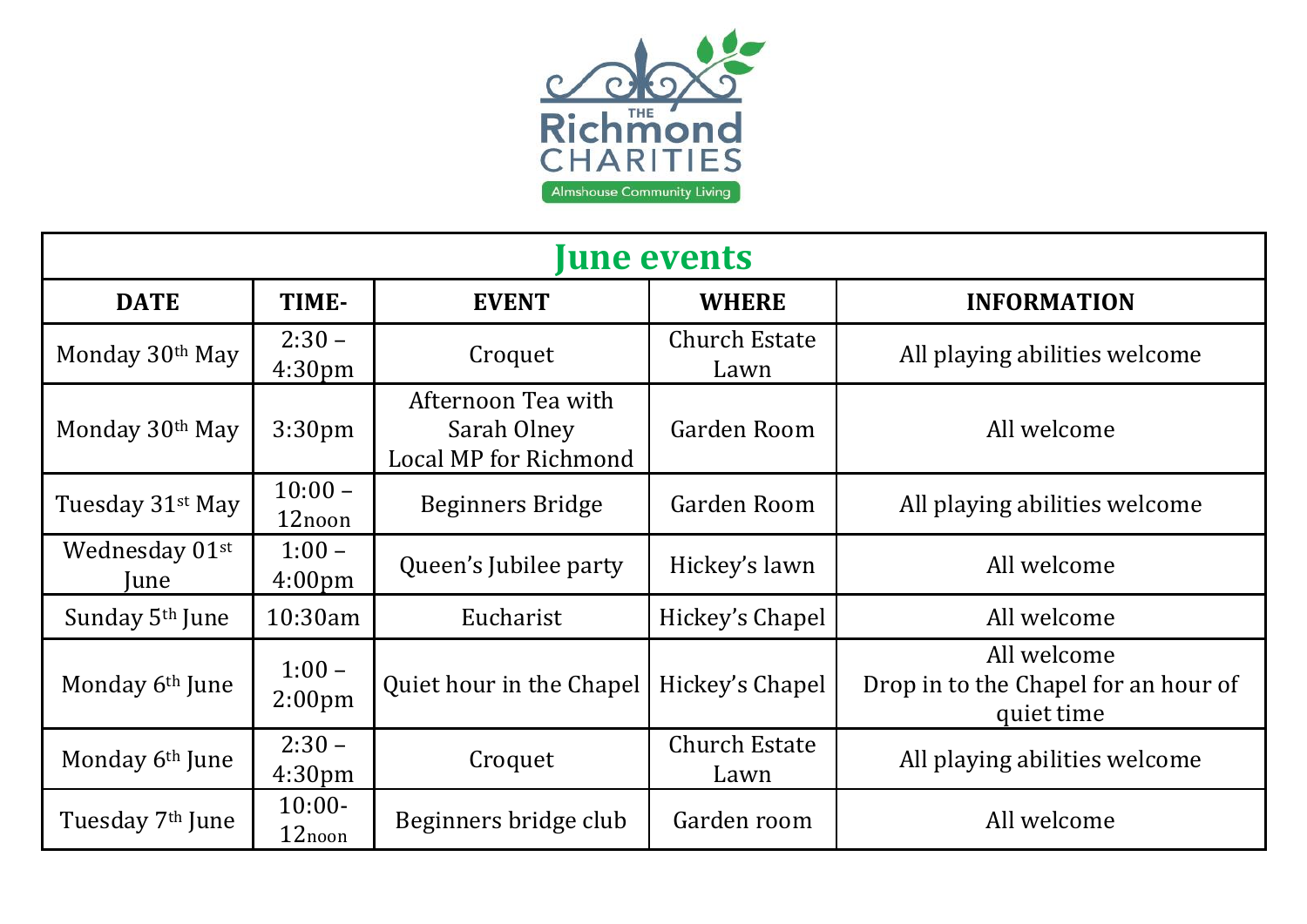| Tuesday 7 <sup>th</sup> June      | $2:00 -$<br>4:00 <sub>pm</sub>                                                             | Scrabble                        | Garden Room                  | All playing abilities welcome                                    |
|-----------------------------------|--------------------------------------------------------------------------------------------|---------------------------------|------------------------------|------------------------------------------------------------------|
| Wednesday 8 <sup>th</sup><br>June | <b>Doors</b><br>open:<br>2:00 <sub>pm</sub><br><b>Start</b><br>time:<br>2:30 <sub>pm</sub> | Film Club<br>Showing: Uncharted | Hickey's Chapel              | All welcome                                                      |
| Wednesday 8th<br>June             | $2:00-$<br>4:00 <sub>pm</sub>                                                              | Ukulele Club                    | <b>Terrace Room</b>          | All playing abilities welcome                                    |
| Thursday 9th June                 | 2:00 <sub>pm</sub>                                                                         | <b>Bingo</b>                    | Hickey's Chapel              | All welcome                                                      |
| Friday 10 <sup>th</sup> June      | $10:15 -$<br>11:15am                                                                       | Yoga                            | Hickey's Chapel              | All abilities welcome                                            |
| Friday 10th June                  | $2:15-$<br>$4:15$ pm                                                                       | Bridge Club                     | Garden Room                  | All playing abilities welcome                                    |
| Sunday 12th<br>June               | 10:30am                                                                                    | Eucharist with Hymns            | Hickey's Chapel              | All welcome                                                      |
| Monday 13th June                  | $1:00 -$<br>2:00 <sub>pm</sub>                                                             | Quiet hour in the Chapel        | Hickey's Chapel              | All welcome<br>Drop in to the Chapel to enjoy some<br>quiet time |
| Monday 13th June                  | $2:30 -$<br>4:30 <sub>pm</sub>                                                             | Croquet                         | <b>Church Estate</b><br>Lawn | All playing abilities welcome                                    |
| Tuesday 14th June                 | $10:00 -$<br>12noon                                                                        | Beginners bridge club           | Garden Room                  | All playing abilities welcome                                    |
| Wednesday 15th<br>June            | $2:00 -$<br>4:00 <sub>pm</sub>                                                             | Ukulele Club                    | <b>Terrace Room</b>          | All playing abilities welcome                                    |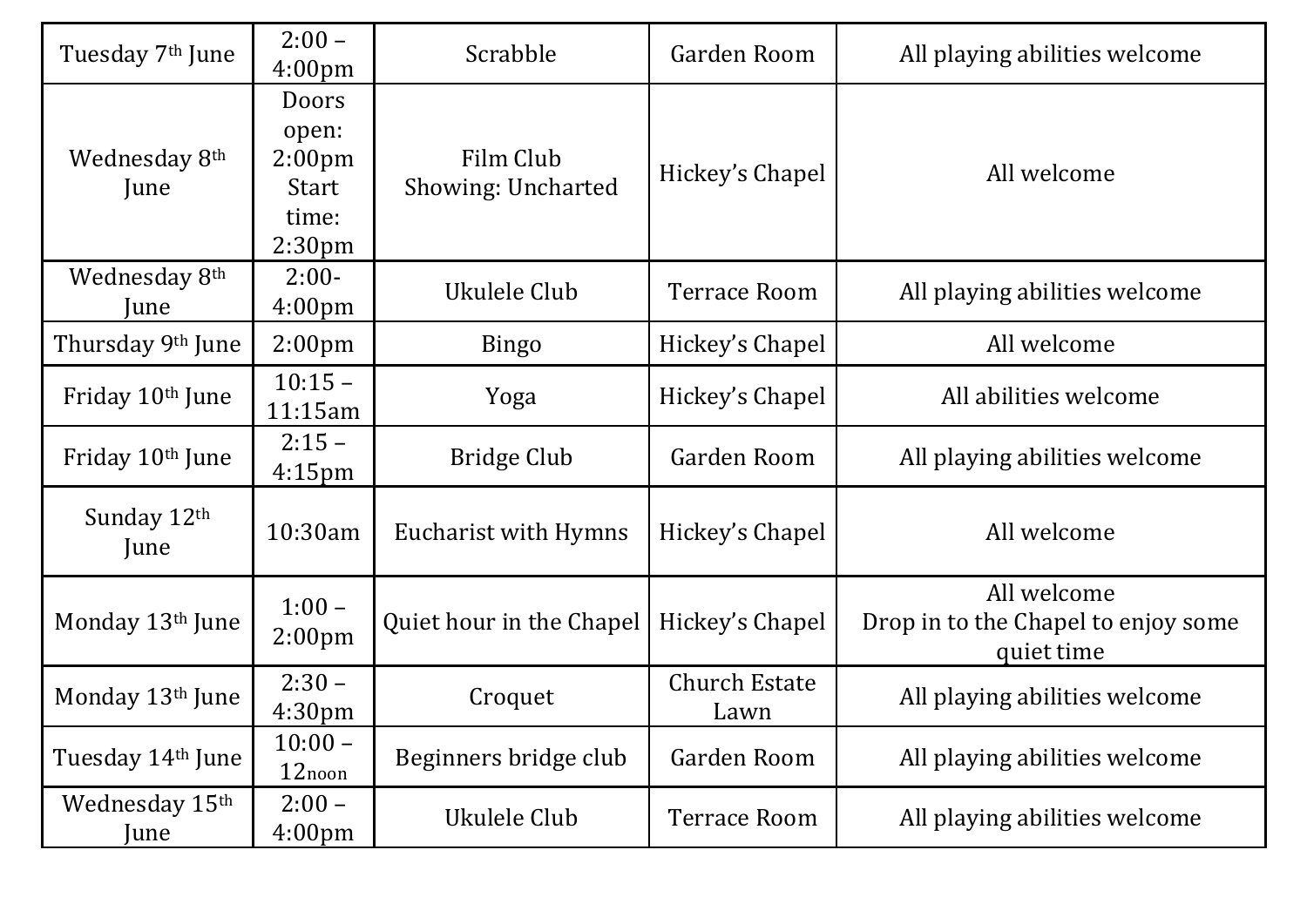| Thursday 16th<br>June         | 9:30am                                                                                   | Avenue Club walk                                                    | St Luke's in the<br>Avenue, Kew | All welcome.<br>Please contact Serge Lourie (Trustee)<br>on<br>020 8876 3545 or 07958 589589<br>If you would like to attend. |
|-------------------------------|------------------------------------------------------------------------------------------|---------------------------------------------------------------------|---------------------------------|------------------------------------------------------------------------------------------------------------------------------|
| Thursday 16th<br>June         | <b>Doors</b><br>open:<br>$6:00 \text{pm}$<br><b>Start</b><br>time:<br>6:30 <sub>pm</sub> | Film Night<br>Cheese & Wine<br>Showing: Death on the<br><b>Nile</b> | Hickey's Chapel                 | All welcome                                                                                                                  |
| Friday 17 <sup>th</sup> June  | $10:15 -$<br>11:15am                                                                     | Yoga                                                                | Hickey's Chapel                 | All abilities welcome                                                                                                        |
| Friday 17 <sup>th</sup> June  | $2:15 -$<br>4:15 <sub>pm</sub>                                                           | Bridge Club                                                         | Garden Room                     | All welcome                                                                                                                  |
| Sunday 19th June              | 10:30am<br>5:00 <sub>pm</sub>                                                            | Eucharist<br>Evening prayer with<br><b>Benediction</b>              | Hickey's Chapel                 | All welcome                                                                                                                  |
| Monday 20th June              | $1:00 -$<br>2:00 <sub>pm</sub>                                                           | Quiet hour in the Chapel                                            | Hickey's Chapel                 | All welcome<br>Drop in to the Chapel for an hour of<br>quiet time                                                            |
| Monday 20 <sup>th</sup> June  | $2:30 -$<br>4:30pm                                                                       | Croquet                                                             | <b>Church Estate</b><br>Lawn    | All playing abilities welcome                                                                                                |
| Tuesday 21 <sup>st</sup> June | $10:00 -$<br>12noon                                                                      | Beginners bridge club                                               | Garden Room                     | All playing abilities welcome                                                                                                |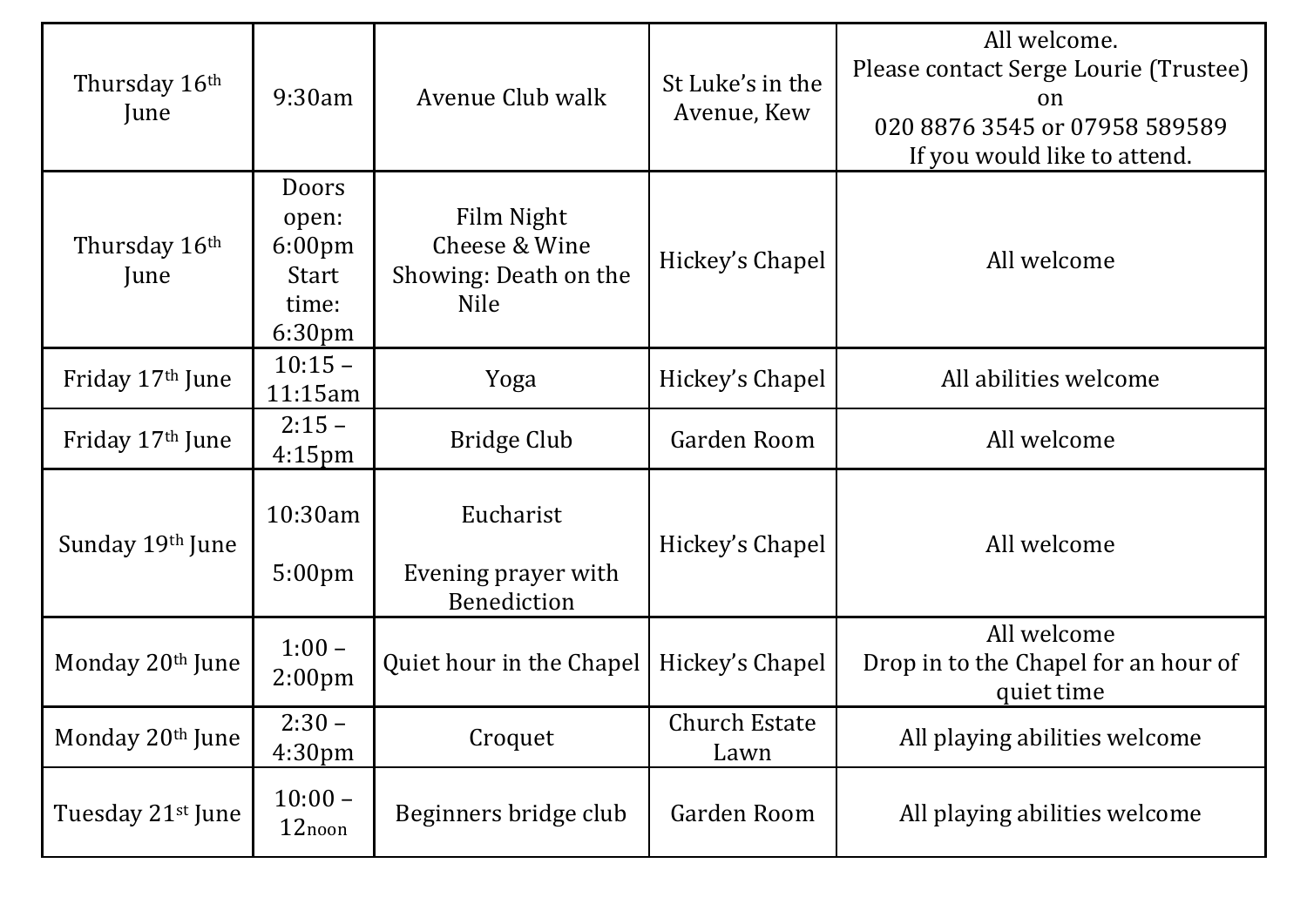| Tuesday 21 <sup>st</sup> June | $2:00 -$<br>4:00 <sub>pm</sub>                                              | Scrabble                                 | Garden Room                  | All playing abilities welcome                                     |
|-------------------------------|-----------------------------------------------------------------------------|------------------------------------------|------------------------------|-------------------------------------------------------------------|
| Wednesday 22nd<br>June        | $2:00-$<br>4:00 <sub>pm</sub>                                               | Ukulele Club                             | Terrace Room                 | All abilities welcome                                             |
| Wednesday 22nd<br>June        | <b>Doors</b><br>open:<br>2:00 <sub>pm</sub><br>Start:<br>2:30 <sub>pm</sub> | Film Club<br><b>Showing: Dream Horse</b> | Hickey's Chapel              | All welcome                                                       |
| Friday 24th June              | $10:15 -$<br>11:15am                                                        | Yoga                                     | Hickey's Chapel              | All abilities welcome                                             |
| Friday 24 <sup>th</sup> June  | $2:15 -$<br>$4:15$ pm                                                       | <b>Bridge Club</b>                       | Garden Room                  | All welcome                                                       |
| Sunday 26th June              | 10:30am                                                                     | Eucharist with Hymns                     | Hickey's Chapel              | All welcome                                                       |
| Monday 27th June              | $1:00 -$<br>2:00 <sub>pm</sub>                                              | Quiet hour in the Chapel                 | Hickey's Chapel              | All welcome<br>Drop in to the Chapel for an hour of<br>quiet time |
| Monday 27th June              | $2:30-$<br>4:30 <sub>pm</sub>                                               | Croquet                                  | <b>Church Estate</b><br>Lawn | All playing abilities welcome                                     |
| Tuesday 28th June             | $10:00 -$<br>12noon                                                         | Beginners bridge club                    | Garden Room                  | All playing abilities welcome                                     |
| Wednesday 29th<br>June        | $2:00 -$<br>4:00pm                                                          | Ukulele Group                            | <b>Terrace Room</b>          | All abilities welcome                                             |
| Friday 01st July              | $10:15 -$<br>11:15am                                                        | Yoga                                     | Hickey's Chapel              | All abilities welcome                                             |
| Friday 01st July              | $2:15 -$<br>$4:15$ pm                                                       | <b>Bridge</b>                            | Garden Room                  | All abilities welcome                                             |
|                               |                                                                             |                                          |                              |                                                                   |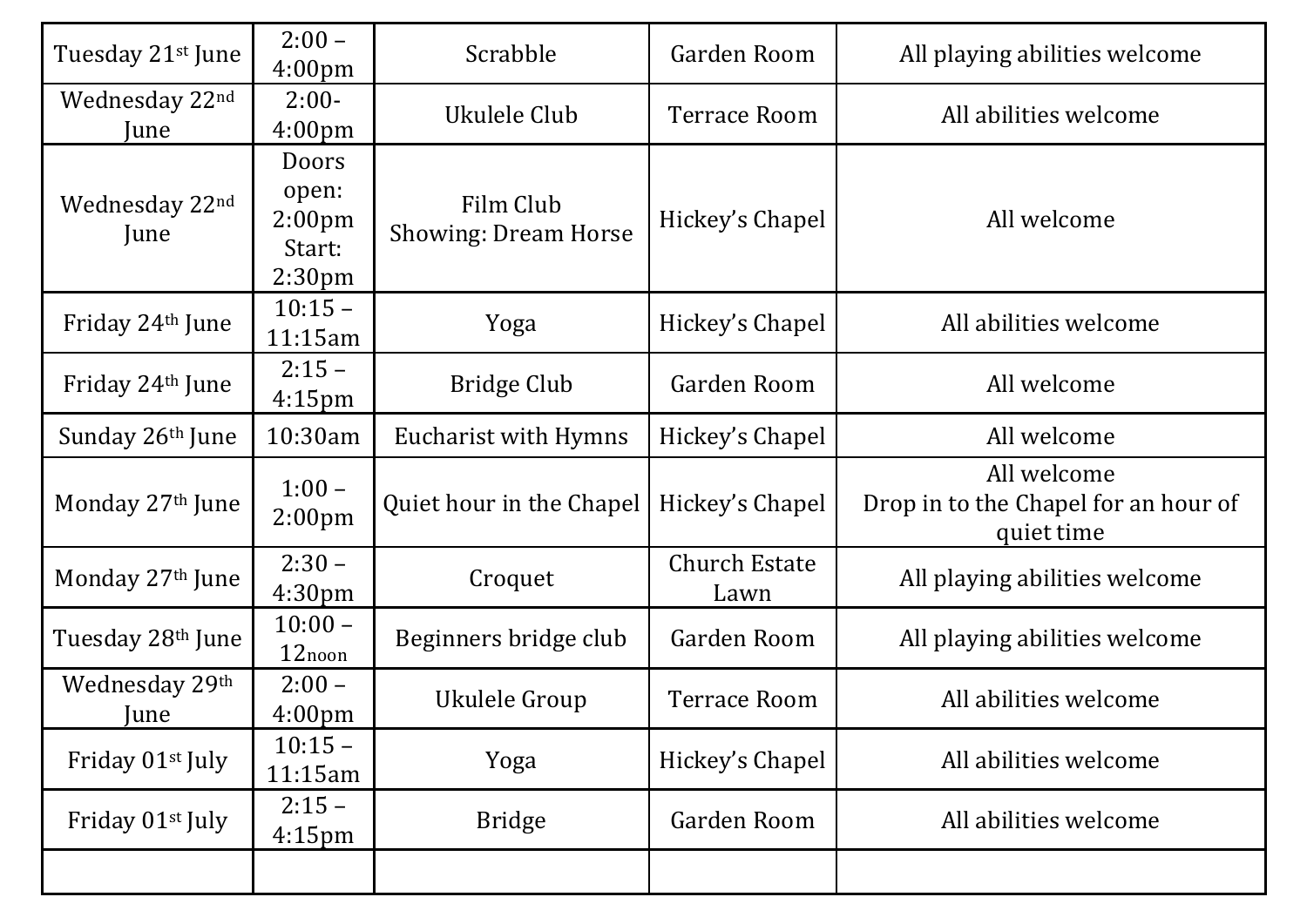| Sunday 03rd July       | 10:30am<br>4:00 <sub>pm</sub>  | Eucharist<br><b>RC Thanksgiving</b><br>Service                    | Hickey's Chapel              | All welcome                                                       |
|------------------------|--------------------------------|-------------------------------------------------------------------|------------------------------|-------------------------------------------------------------------|
| Sunday 03rd July       | 5:00 <sub>pm</sub>             | <b>After Thanksgiving</b><br>Service drinks in the<br>Garden Room | Garden Room                  | All welcome                                                       |
| Monday 04th July       | $1:00 -$<br>2:00 <sub>pm</sub> | Quiet hour in the Chapel                                          | Hickey's Chapel              | All welcome<br>Drop in to the Chapel for an hour of<br>quiet time |
| Monday 04th July       | $2:30 -$<br>4:30 <sub>pm</sub> | Croquet                                                           | <b>Church Estate</b><br>Lawn | All playing abilities welcome                                     |
| Tuesday 05th July      | $10:00 -$<br>12noon            | Beginners bridge club                                             | Garden Room                  | All playing abilities welcome                                     |
| Tuesday 05th July      | $2:00 -$<br>4:00 <sub>pm</sub> | Scrabble                                                          | Garden Room                  | All playing abilities welcome                                     |
| Wednesday 06th<br>July | 2:00 <sub>pm</sub>             | <b>Bingo</b>                                                      | Hickey's Chapel              | All welcome                                                       |
| Friday 08th July       | $10:15 -$<br>11:15am           | Yoga                                                              | Hickey's Chapel              | All abilities welcome                                             |
| Friday 08th July       | $2:15-$<br>$4:15$ pm           | <b>Bridge</b>                                                     | Garden Room                  | All welcome                                                       |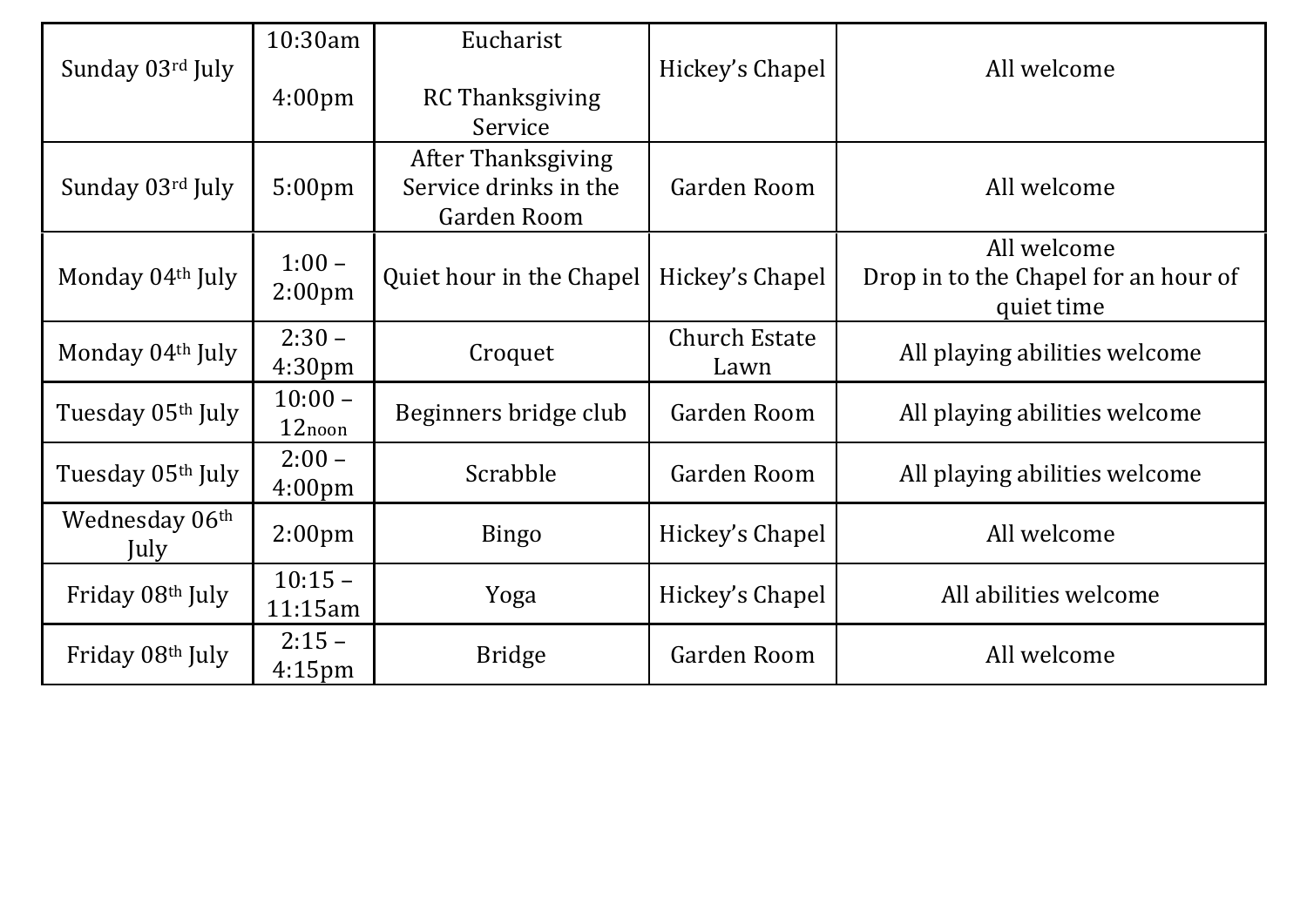Transport can be arranged to all events (unless specified) if you have no other options or are unable to use public transport. Speak to your Scheme Manager for more information. All events are **FREE** of charge to residents unless stated otherwise in the information column.

For more information on events see the latest edition of The Almshouse News or check noticeboards.

## Location Details:

Chapel: Front of Hickey's Estate, Sheen Road, TW9 1XB Garden Room: 11 – 14 Church Estate, side gated entry, Sheen Road, TW9 1UX Church Estate Lawn: 1 – 10 Church Estate, Sheen Road, TW9 1UX Michel's Garden: 10, The Vineyard, (gated entry), TW10 6AH Wright's Terrace Room: Wright's Almshouses, 151 Heath Road, Twickenham, TW1 4DS